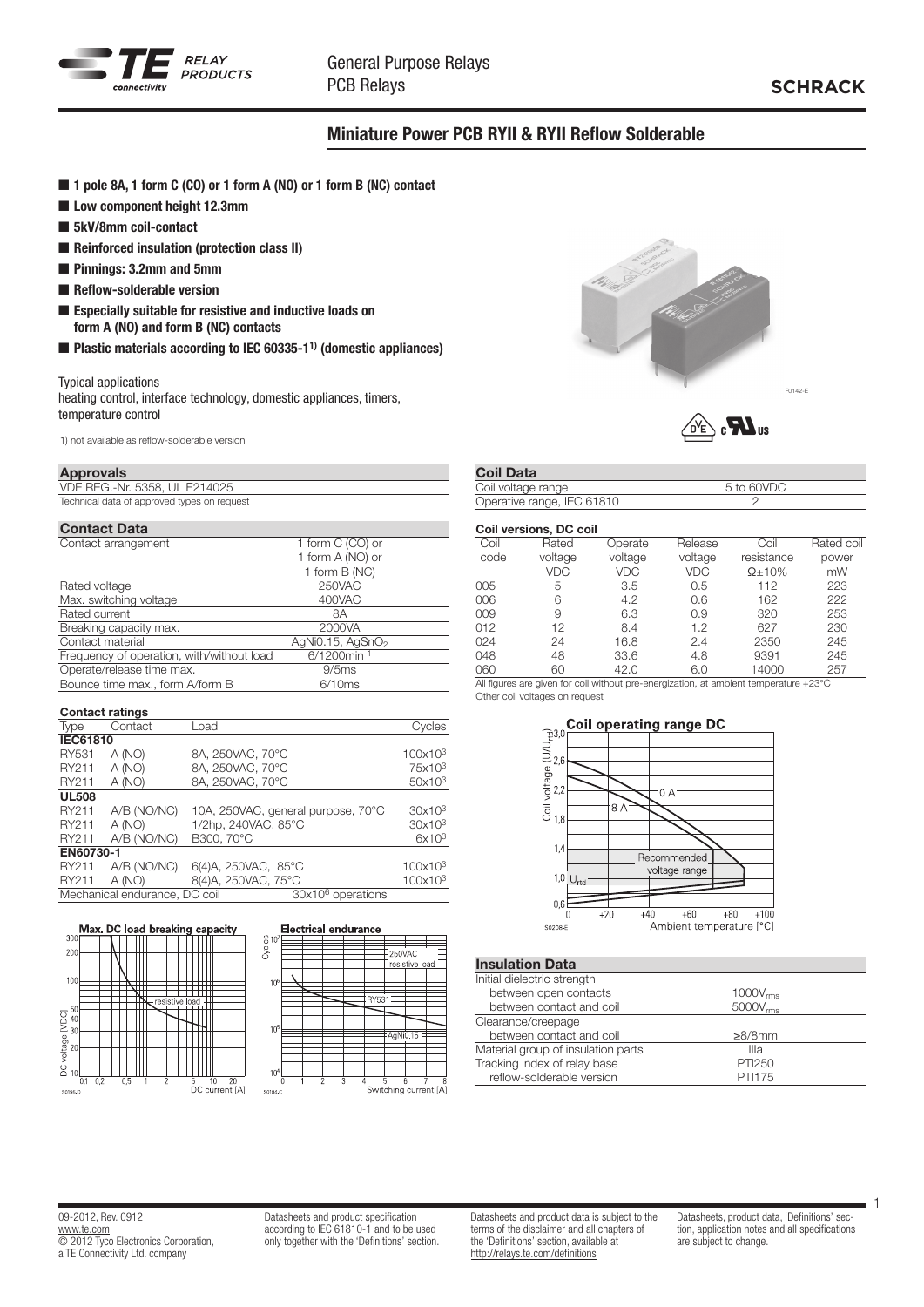

## Miniature Power PCB RYII & RYII Reflow Solderable (Continued)

#### Other Data

|                                               | Material compliance: EU RoHS/ELV, China RoHS, REACH, Halogen content |
|-----------------------------------------------|----------------------------------------------------------------------|
|                                               | refer to the Product Compliance Support Center at                    |
|                                               | www.te.com/customersupport/rohssupportcenter                         |
| Ambient temperature                           | $-40$ to $+70^{\circ}$ C                                             |
|                                               | $+85^{\circ}$ C at 6A                                                |
| Category of environmental protection          |                                                                      |
| <b>IEC 61810</b>                              | RTII - flux proof                                                    |
|                                               | RTIII - wash tight <sup>1)</sup>                                     |
| Vibration resistance (functional),            |                                                                      |
| form A (NO)/form B (NC)                       | 20/5q                                                                |
| Shock resistance (functional)                 |                                                                      |
| form A (NO)/form B (NC)                       | 20/5g                                                                |
| Shock resistance (destructive)                | 100q                                                                 |
| Terminal type                                 | PCB-THT, PCB-THR                                                     |
| Weight                                        | 8g                                                                   |
| Resistance to soldering heat THT              |                                                                      |
| IEC 60068-2-20                                | RTII: 270°C/10s                                                      |
|                                               | RTIII: 260°C/5s                                                      |
| Resistance to soldering heat THR              |                                                                      |
| IEC 60068-2-58                                | 250°C, no infrared heating allowed                                   |
| Packaging/unit                                |                                                                      |
| standard version                              | tube/20 pcs., box/500 pcs.                                           |
| reflow version                                | reel/280 pcs.                                                        |
|                                               | box/1120 pcs. (4 reels)                                              |
| 1) not available as reflow-solderable version |                                                                      |
|                                               |                                                                      |
| <b>Accessories</b>                            |                                                                      |
| For details see datasheet                     | <b>Accessories Miniature PCB Relay RY</b>                            |

#### PCB layout / terminal assignment

Bottom view on solder pins



1 form A (NO), 1 form B (NC) contact 5mm







**Dimensions** Pinning 3.2mm



I

 $3,2(2,1)2$ 



 $10,1$ 

Pinning 5mm

 $-1,9$ 



2) Values in brakets are valid for reflow-solderable version

09-2012, Rev. 0912 www.te.com © 2012 Tyco Electronics Corporation, a TE Connectivity Ltd. company

2

Datasheets and product specification according to IEC 61810-1 and to be used only together with the 'Definitions' section. Datasheets and product data is subject to the terms of the disclaimer and all chapters of the 'Definitions' section, available at http://relays.te.com/definitions

г

Datasheets, product data, 'Definitions' section, application notes and all specifications are subject to change.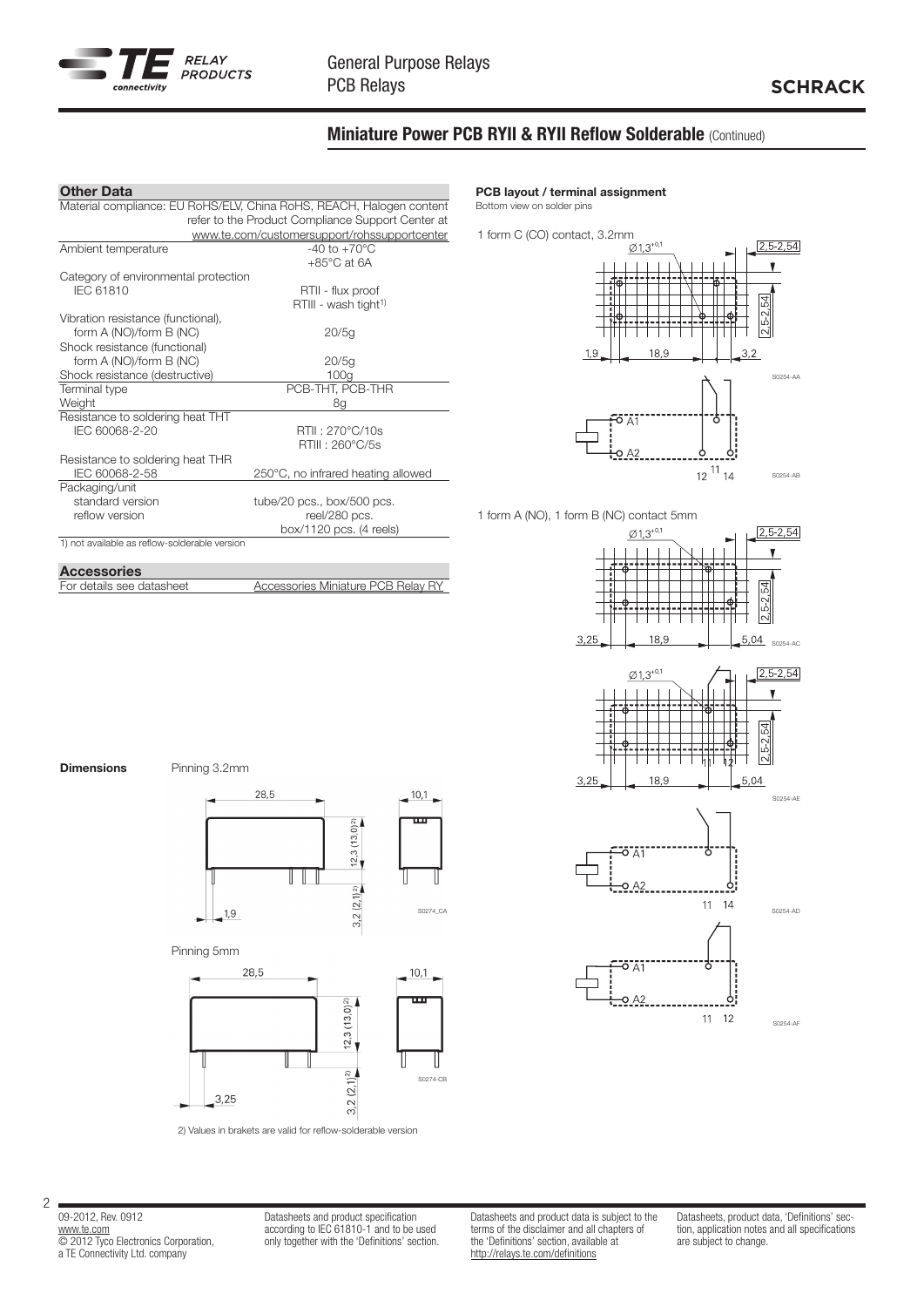

## Miniature Power PCB RYII & RYII Reflow Solderable (Continued)



09-2012, Rev. 0912 www.te.com © 2012 Tyco Electronics Corporation, a TE Connectivity Ltd. company

Datasheets and product specification according to IEC 61810-1 and to be used only together with the 'Definitions' section. Datasheets and product data is subject to the terms of the disclaimer and all chapters of the 'Definitions' section, available at http://relays.te.com/definitions

Datasheets, product data, 'Definitions' section, application notes and all specifications are subject to change.